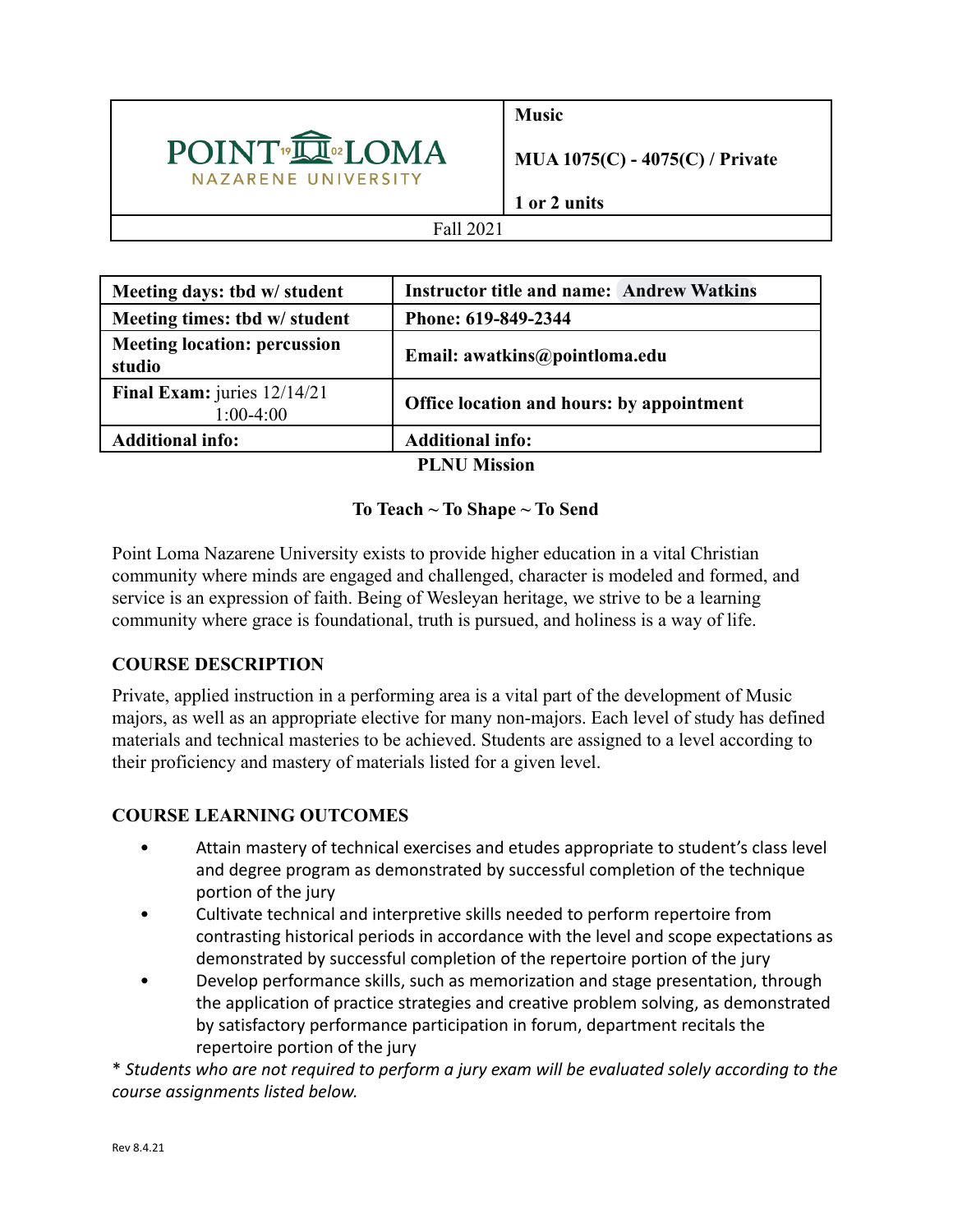### **LESSONS SCHEDULE**

Each student is entitled to 14 weekly lessons plus a jury performance, or 15 lessons if no jury is required. In consultation with the instructor you will be assigned a weekly lesson time. All efforts will be made to keep this time consistent each week, but there will be some changes in order to accommodate scheduling conflicts and make-up lessons. A google calendar of the entire semester will be shared with you. Check it carefully.

- RESCHEDULING LESSONS
	- please make your best effort to adhere to the schedule on the google calendar
	- if you absolutely need to reschedule, it must be done at least 7 days in advance, but make your best effort to notify the instructor as early as possible
	- changes or cancellations made within 7 days will not be accepted unless it is for a valid, unforeseen, and unavoidable reason.
	- IF YOU ARE FEELING SICK OR DISPLAYING ANY SYMPTOMS DO NOT COME TO YOUR LESSON. We can always reschedule in this case even if it is within the 7 day window.

## **COURSE SCHEDULE AND ASSIGNMENTS**

- *● Advancement / Level of Sight-Reading*
	- Sight-reading music is an ongoing skill that will be developed through work in and outside our lessons. Prior to any jury selected for consideration of advancement, I will verify your sight-reading skills are appropriate for your current degree and level. This process will be completed through my signature on your "Application for Level Advancement". Therefore, it is important that you communicate any plans to advance at the beginning of the semester.
- **● Weekly**
	- *○ Practice hours and days*
		- Each week at your lesson, you will report the number of hours and the number of days you practiced over the past week
		- If you are studying for 1-unit, you are expected to practice a minimum of 6 hours per week, 6 days per week. Upper division students will likely set a higher goal.
		- If you are enrolled for two units of credit, you are expected to practice a minimum of 12 hours per week, 6 days per week.
- *Assignment sheet* I will create a google doc which will contain all of your lesson assignments. I will update it at the end of each lesson with your assignment for the next lesson.
- *Instrumental forum* Forum enables you to perform and to hear others perform. It allows you to "try out" pieces and to perform a piece to gain confidence. I encourage you to perform often and even repeat pieces to get comfortable in performing them.
	- We have Forum Monday from 4-5 on the following dates (subject to change)
		- September 20th BAND ROOM
		- October 4th CRILL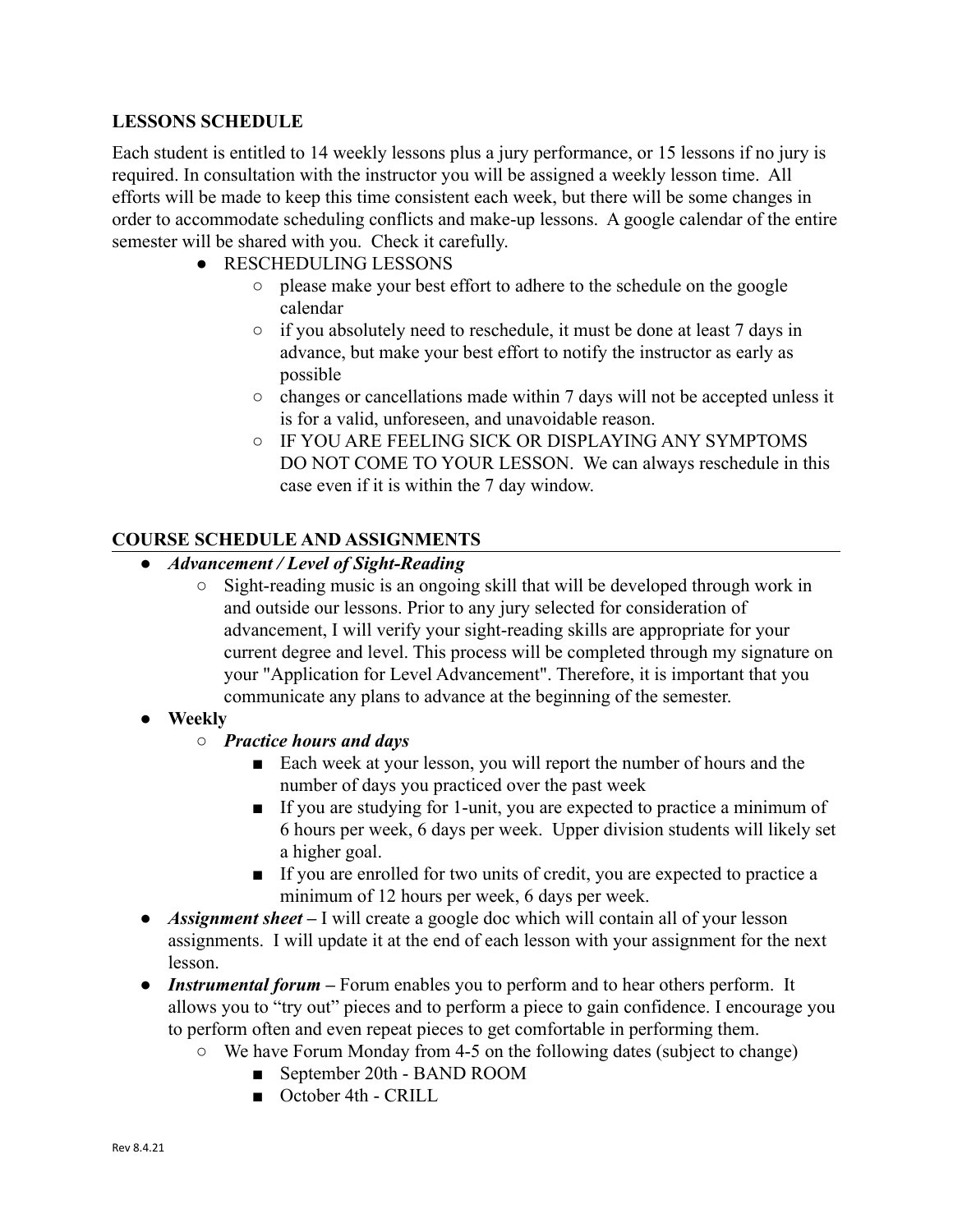- November 8th BAND ROOM
- November 29th BAND ROOM
- You need to attend the **ENTIRE Forum.**
- **Music Majors** are required to attend all four sessions; performing at least one per semester.
- **Non-majors** are encouraged to attend all forums, but required to attend a minimum of one per semester.

## *● Performances*

- **○** Student Recitals Music majors must perform on at least one student recital once per semester in their major performing area.
- **○** We have student recitals on Mondays from 4-5 on the following dates (subject to change)
	- October 4
	- October 25
	- November 15
	- December 6

### **RECOMMENDED EQUIPMENT AND STUDY MATERIAL**

- various sticks and mallets to be determined in consultation with the instructor including, but not limited to:
	- concert snare sticks
	- drum set sticks
	- marimba mallets
	- timpani mallets
	- vibraphone mallets
- books and other study resources to be determined on a case by case basis depending on what the focus will be for the semester
- metronome
- ear plugs
- other materials as needed

#### **ASSESSMENT AND GRADING**

Grading Components

- Weekly grade (assignment sheets and practice hours/days): 30%
- $\bullet$  Jury: 20%
- Forum attendance: 20%
- **●** Attendance: 30%

Grades will be based on the following:

#### **Standard Grade Scale Based on Percentages**

| $ A\ 93-100\rangle$ | $B+87-89$ | $C+77-79$  | $D+67-69$ | $ F $ Less than 59 |
|---------------------|-----------|------------|-----------|--------------------|
| $A - 90 - 92$       | B 83-86   | $ C 73-76$ | $D$ 63-66 |                    |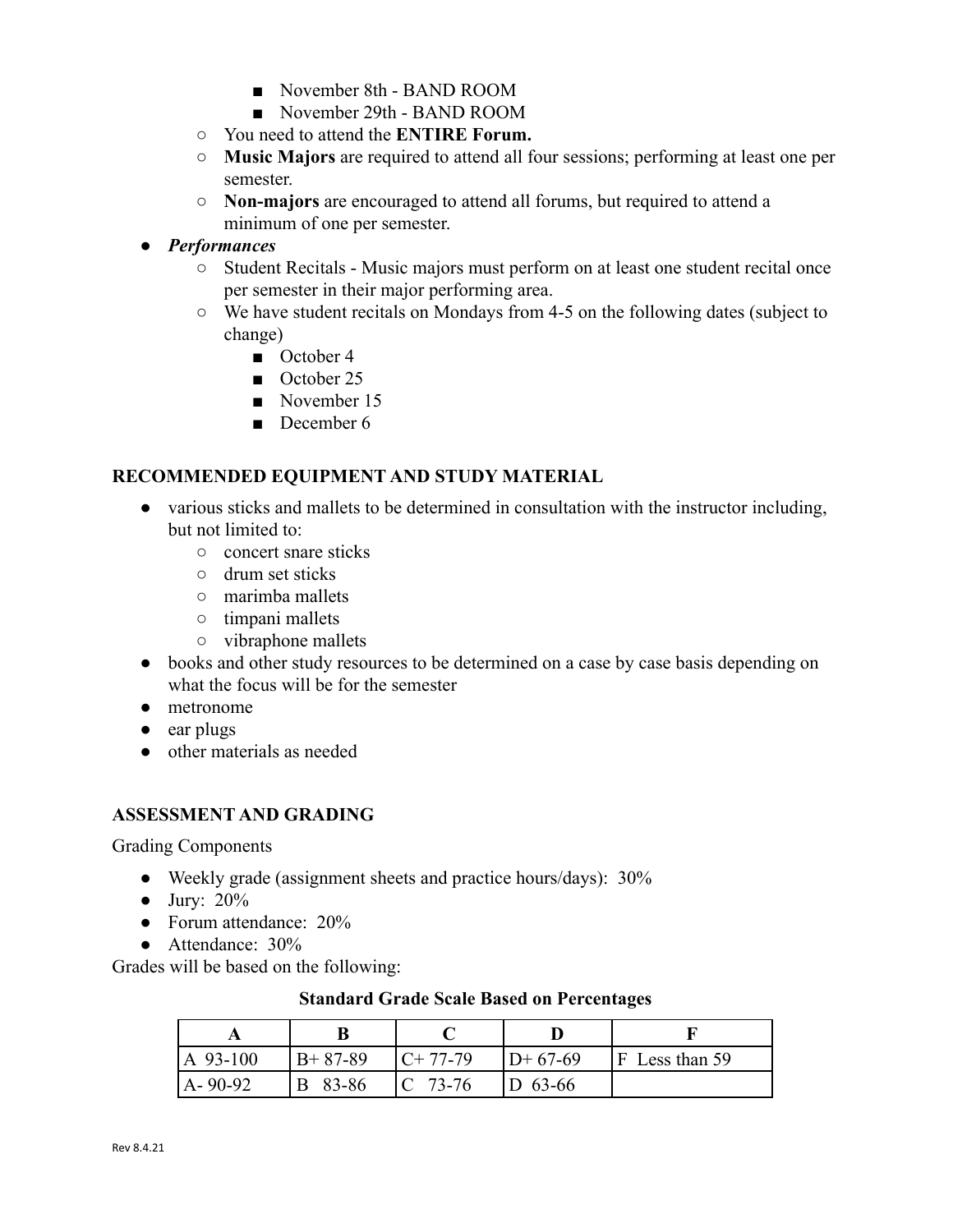| $\Omega$<br>- -<br>$\overline{ }$<br>-<br>$\sim$ $\sim$<br>$\sim$<br>ш<br>╮<br>. .<br>. .<br>.<br>◡∠<br>◡<br>,,,,<br>◡▱<br>∽<br>້<br>,,,,<br>. .<br> |  |
|------------------------------------------------------------------------------------------------------------------------------------------------------|--|
|------------------------------------------------------------------------------------------------------------------------------------------------------|--|

## **STATE AUTHORIZATION**

State authorization is a formal determination by a state that Point Loma Nazarene University is approved to conduct activities regulated by that state. In certain states outside California, Point Loma Nazarene University is not authorized to enroll online (distance education) students. If a student moves to another state after admission to the program and/or enrollment in an online course, continuation within the program and/or course will depend on whether Point Loma Nazarene University is authorized to offer distance education courses in that state. It is the student's responsibility to notify the institution of any change in his or her physical location. Refer to the map on **[State Authorization](https://www.pointloma.edu/offices/office-institutional-effectiveness-research/disclosures)** to view which states allow online (distance education) outside of California.

## **PLNU COPYRIGHT POLICY**

Point Loma Nazarene University, as a non-profit educational institution, is entitled by law to use materials protected by the US Copyright Act for classroom education. Any use of those materials outside the class may violate the law.

### **PLNU ACADEMIC HONESTY POLICY**

Students should demonstrate academic honesty by doing original work and by giving appropriate credit to the ideas of others. Academic dishonesty is the act of presenting information, ideas, and/or concepts as one's own when in reality they are the results of another person's creativity and effort. A faculty member who believes a situation involving academic dishonesty has been detected may assign a failing grade for that assignment or examination, or, depending on the seriousness of the offense, for the course. Faculty should follow and students may appeal using the procedure in the university Catalog. See [Academic](https://catalog.pointloma.edu/content.php?catoid=52&navoid=2919#Academic_Honesty) Policies for definitions of kinds of academic dishonesty and for further policy information.

## **PLNU ACADEMIC ACCOMMODATIONS POLICY**

PLNU is committed to providing equal opportunity for participation in all its programs, services, and activities. Students with disabilities may request course-related accommodations by contacting the Educational Access Center (EAC), located in the Bond Academic Center ([EAC@pointloma.edu](mailto:EAC@pointloma.edu) or 619-849-2486). Once a student's eligibility for an accommodation has been determined, the EAC will issue an academic accommodation plan ("AP") to all faculty who teach courses in which the student is enrolled each semester.

PLNU highly recommends that students speak with their professors during the first two weeks of each semester/term about the implementation of their AP in that particular course and/or if they do not wish to utilize some or all of the elements of their AP in that course.

Students who need accommodations for a disability should contact the EAC as early as possible (i.e., ideally before the beginning of the semester) to assure appropriate accommodations can be provided. It is the student's responsibility to make the first contact with the EAC.